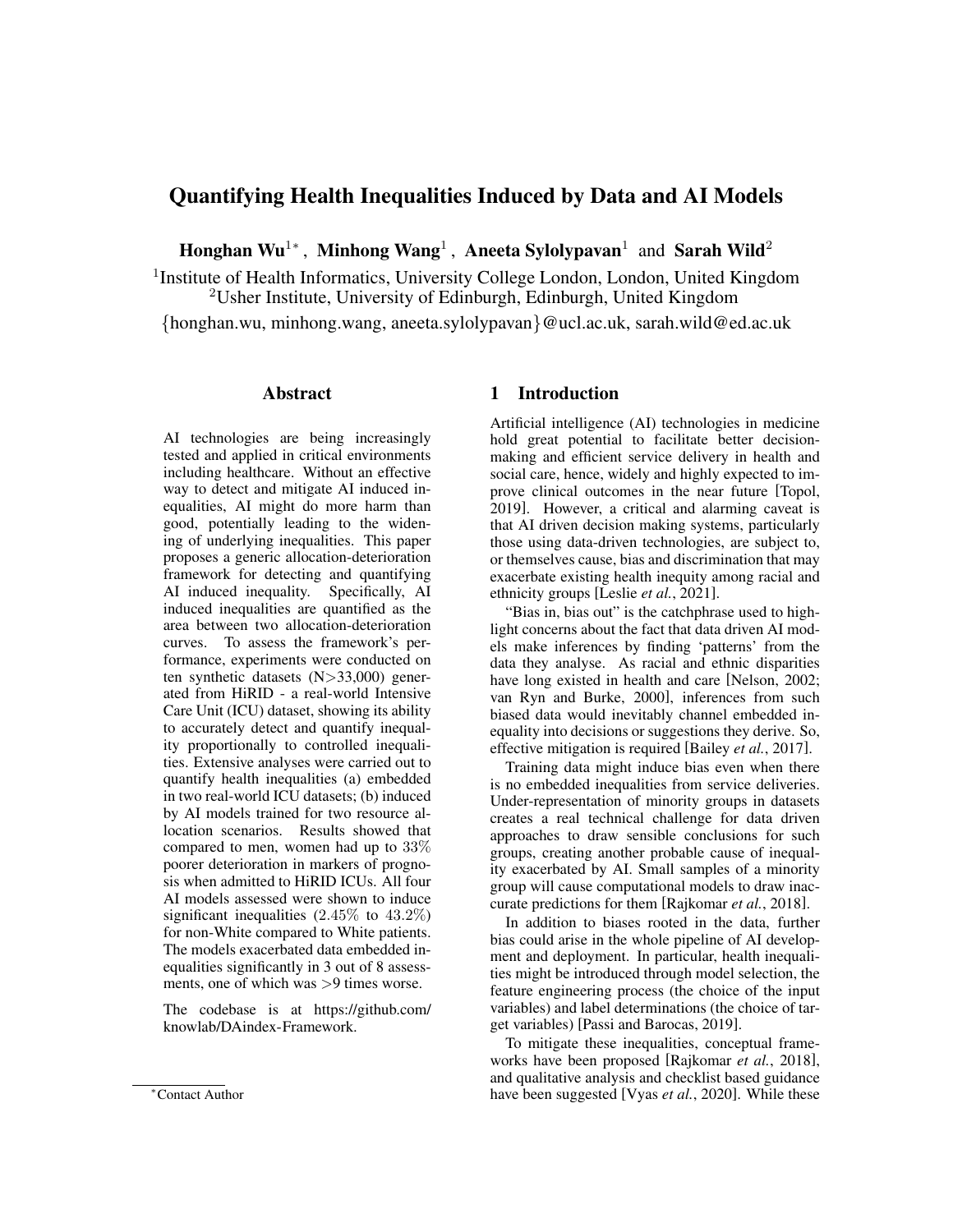<span id="page-1-0"></span>

Figure 1: Area between Allocation-Deterioration curves: a generic inequality quantification metric for AI models and derivation data

tools are useful for understanding the possible types of biases and where they might arise, these solutions are not able to *quantify health inequalities* so that AI practitioners can debug, evaluate and audit potential biases in data, model developments and deployments.

All in all, we currently lack effective technical tools for AI practitioners to deal with the critical issue of detecting and mitigating health inequalities embedded in the training data and/or induced by the AI models' developments and deployments. In this paper,

- we propose a generic quantification framework called *allocation-deterioration indices* that can quantify health inequalities from both datasets and AI models. It is available at [https://github.](https://github.com/knowlab/DAindex-Framework) [com/knowlab/DAindex-Framework.](https://github.com/knowlab/DAindex-Framework)
- we propose novel and pragmatic solutions to address several technical issues associated with the deterioration index computation including boundary bias of kernel density estimation and challenges associated with discrete random variables.
- ten synthetic datasets  $(N>33,000)$  and two realworld health datasets (total N>70,000) are used and three clinical decision-making scenarios are tested in an extensive set of experiments.

### 2 Method

Inspired by [\[Obermeyer](#page-7-8) *et al.*, 2019] and generalising from it, we define and quantify health inequalities in a generic resource allocation scenario using a socalled allocation-deterioration framework, as conceptualised in Figure [1.](#page-1-0)

The basic idea is to define two indices: allocation index and deterioration index. The allocation index is (to be derived) from the AI model of interest. Conceptually, AI models are abstracted as "resource allocators", such as predicting the probability of Intensive Care Unit admission. Note that the models themselves do not need to be particularly designed to allocate resources, for example, it could be risk prediction of cardiovascular disease (CVD) among people with diabetes [Dinh *et al.*[, 2019\]](#page-7-9). Essentially, a resource allocator is a computational model that takes patient data as input and outputs a (normalised) score between 0 and 1. We call this score the allocation index. Deterioration index is a score between 0 and 1 to measure the deterioration status of patients. It can be derived from an objective measurement for disease prognosis (i.e., a marker of prognosis in epidemiology terminology), such as extensively used comorbidity scores [\[de Groot](#page-7-10) *et al.*, 2003; [Obermeyer](#page-7-8) *et al.*, 2019] or biomarker measurements like those for CVDs [\[Vasan, 2006\]](#page-7-11).

When we have the two indices, each patient can then be represented as a point in a two-dimensional space of (*allocation index*, *deterioration index*), as illustrated in Figure [1.](#page-1-0) A group of patients are then translated into a set of points in the space, for which a regression model could be fitted to approximate as a curve in the space. The same could be done for another group. *The area between the two curves is then the deterioration difference between their corresponding patient groups, quantifying the inequalities induced by the "allocator", i.e., the AI model that produces the allocation index*. The curve with the larger area under it represents the patient group which would be unfairly treated if the allocation index was to be used in allocating resources or services: a patient from this group would be deemed healthier than a patient from another group who is equally ill. The rest of this section gives technical details of realising key components of this conceptual framework.

## 2.1 Deterioration Index Definition

For a group of patients  $P = \{p_1, p_2, ..., p_n\}$ , a deterioration index is a function  $d: \mathbb{P}(P) \stackrel{m}{\longrightarrow} [0,1]$ , where the value 1 denotes the most deteriorated.  $m$  stands for a numeric measurement function  $m: P \to \mathbb{R}$ , where  $p \in P$ . For example, it can be counting the number of multimorbidities of a patient or the heart beat rates. Generally, let  $\{m(p)|p \in P\}$  be  $M = \{M_1, M_2, ..., M_n\}$ , an independent and identically distributed sample.

The deterioration status is usually quantified as the degree to which the measured value is in excess of what is normal. For example, the normal range of Creatinine (a measure for kidney functions) for adult men is 0.74 to [1](#page-1-1).35 mg/dL<sup>1</sup>. A reading of 5 mg/dL is apparently off-the-scale, however, it is probably quantified as less deteriorated than a reading of 10 mg/dL. Following this idea, without loss of generality, we quantify the deterioration index as

$$
d(P; m) = f({M_1, M_2, ..., M_n}); t_m)
$$

<span id="page-1-1"></span><sup>1</sup> [https://www.mayoclinic.org/tests-procedures/](https://www.mayoclinic.org/tests-procedures/creatinine-test/about/pac-20384646) [creatinine-test/about/pac-20384646](https://www.mayoclinic.org/tests-procedures/creatinine-test/about/pac-20384646)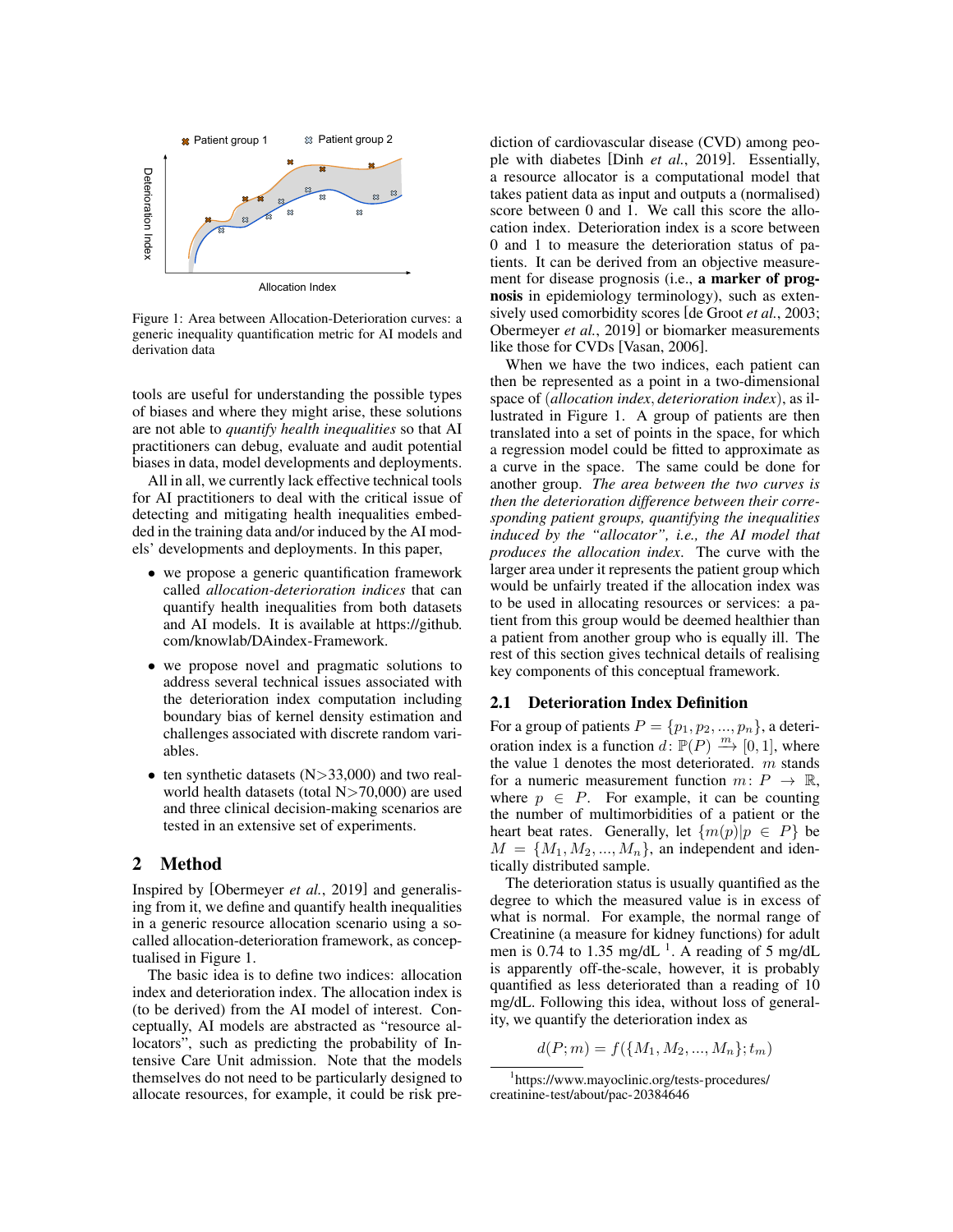where  $f$  quantifies the degree to which these measures are in excess of a threshold  $t_m$ .

A simple implementation, as defined in Defini-tion [2.1,](#page-2-0) is to use the probability of  $M$  having a value greater than a given cut-off  $t_m$ . This is intuitive as it quantifies the likelihood of having abnormal measurements within a patient group. For example, when using Creatinine as the measurement,  $t_m$  can be set as 1.35, the upper bound of normal readings for men. A group of patients with  $f_{Pr} = 0.6$  is more deteriorated than another group with  $f_{Pr} = 0.3$  in terms of their kidney functions.

<span id="page-2-0"></span>Definition 2.1 (Probability beyond one cut-off). Let  $f_{Pr}$  be an implementation of f, as  $Pr(M \geq t_m)$ where  $Pr$  stands for a probability function.

However,  $f_{Pr}$  is not able to discriminate a group with a distribution more skewed to the far end of the spectrum from another with a distribution closer to the cut-off when both having the same  $f_{Pr}$ . For example, for two groups with Creatinine measures as  $\{0.8, 0.78, 10\}$  and  $\{0.8, 0.78, 1.36\}$  respectively, both will have the same  $f_{Pr}(M; 1.35) = 0.3$ , while the former is clearly more deteriorated as it has a much higher abnormal reading.

To address this issue, we propose a 'probability beyond k-step cut-offs' as defined in Definition [2.2.](#page-2-1) It splits the relevant value range into  $k$  steps and allows the quantification to put more weights on more deteriorated values using a weight function.

<span id="page-2-1"></span>**Definition 2.2** (Probability beyond  $k$ -step cut-offs). Let k a constant integer and  $f_{Pr}^k$  be an implementation of  $f$ , as defined below

$$
\sum_{i=1}^{k} w(i) \cdot Pr\big((t_m + (i-1) \cdot \delta) \le M < (t_m + i \cdot \delta)\big)
$$

where  $\delta = \lceil \frac{max_m - t_m}{k} \rceil$ ,  $max_m$  is the maximum possible value of m and  $w(i) \rightarrow \mathbb{R}$  is a weight function which meets  $\sum_{i=1}^{k} w(i) = 1$ .

Let  $t_m = 1.35$ ,  $k = 2$  and  $w(1) = 0.3$ ;  $w(2) =$ 0.7, the above two groups will have  $f_{Pr}^2$  values of 0.21 and 0.09, respectively.

#### 2.2 Deterioration Index Implementation

To obtain the probabilities in the above definitions, we adopt a kernel density estimation approach, which is a standard non-parametric method for estimating a probability density. Let  $g_M$  be the probability density function (PDF) of a measurement random sample M. A kernel density estimator (KDE) is  $\hat{g}_M(v; h)$  =  $\frac{1}{nh} \sum_{i=1}^{n} K(\frac{v-M_i}{h})$ , where K is the kernel function and  $h$  is the bandwidth parameter used for smoothing the estimate. We use a Gaussian kernel  $K(v) =$  $exp(-v^2/2)/\sqrt{2\pi}$  in our implementation, as Gaussianity has been assessed over diverse settings and has shown good performances in our experiments.

However, there is a well-known boundary bias issue [\[Geenens, 2014\]](#page-7-12) with the kernel density estimation. That is when the random variable is bounded to a closed interval, the KDE will exhibit significant bias at at the end-points of the interval because  $\hat{g}_M(v; h)$ will have nonzero probability mass outside the interval. Unfortunately, in the clinical domain, almost all measurements are bounded to a closed interval. The figure at the left of Figure [2](#page-3-0) illustrates one example of such a case. It is the PDF plot for the *Creatinine Max* distribution of a non-White adult patient cohort from the MIMIC-III dataset [\[Johnson](#page-7-13) *et al.*, 2016]. The PDF is estimated using a Gaussian KDE with a bandwidth of 1.0, which was chosen from a hyperparameter tuning with grid search. The range of the values is [0, 50]. Clearly, there is a nonzero region to the left of the minimal possible value 0 (the red dashed vertical line). Using such a PDF to calculate  $Pr(M \geq 0)$  would certainly lead to an inaccurate probability.

In addition to boundary issues at intervals, a muchless studied issue but fairly prevalent in health domain is the pulse-like PDFs which are often estimated for discrete random variables, such as number of multimorbidities of patients. Technically, they are associated with small bandwidth values learned for KDE models. The right figure in Figure [2](#page-3-0) is such an example, which is a PDF estimated for numbers of multimorbidities for a White patient group from MIMIC-III. The grid-searched optimal bandwidth for this random sample was 0.0526. It presents a pulse-like PDF with peaks around possible discrete values. To calculate above defined deterioration indices (e.g.,  $f_{Pr}^k$ ) using  $t_m = 3$ , one would need to get the probability  $Pr(M > 3)$ . Using the PDF as it is would lead to an inaccurate result because the nonzero probability mass right to the left of the cutoff (the red dotted line in the figure) is relevant but would be ignored.

While the boundary issue associated with closed intervals has been studied in the literature for more than several decades, existing approaches are either not very generalisable or difficult to implement [\[Col](#page-7-14)brook *et al.*[, 2020\]](#page-7-14). In fact, very few have been implemented in R or Python libraries. Moreover, few of them tackle the issue associated with pulse-like PDFs as described above. To address these issues, we propose a pragmatic, automated boundary adjustment approach. Algorithm [1](#page-8-0) in the appendix describes the adjustment for the left boundaries including pulselike PDFs. This is needed for accurately estimating  $Pr(M \geq t_m)$ . The similar logic could be applied for the right boundary adjustment for  $Pr(M \leq t_m)$ . The blue dashed lines in Figure [2](#page-3-0) denote the adjusted values for given thresholds.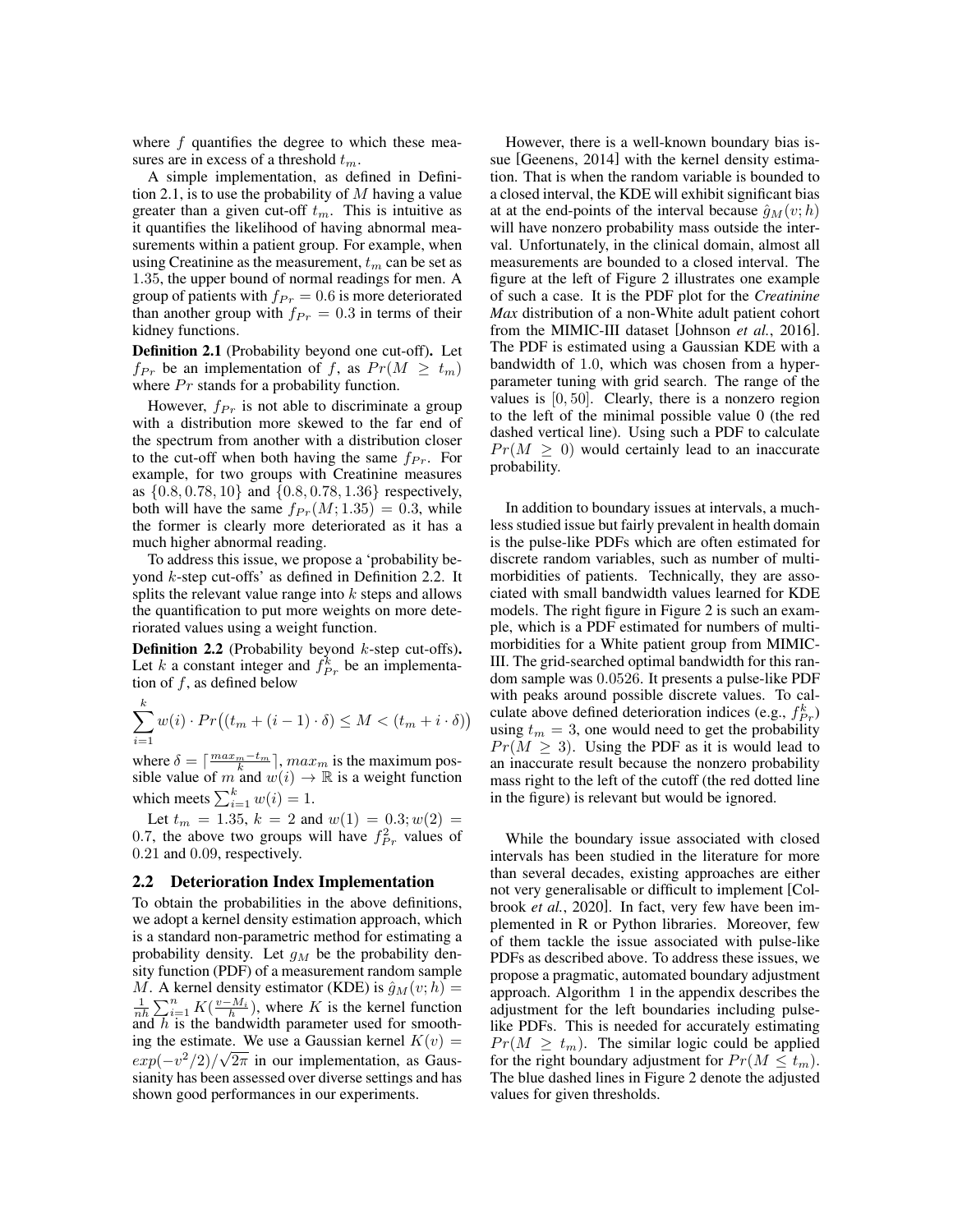<span id="page-3-0"></span>

Figure 2: Kernel Density Estimation Issues. The left figure illustrates the boundary bias. It plots a PDF estimated for maximum Creatinine readings (ranged from 0 to 50) of a patient cohort from the MIMIC-III dataset. There is a nonzero probability mass region to the left of legitimate minimal value of zero. The right figure illustrates the issue with pulse-like PDFs for discrete random variables. The PDF was estimated from the number of multimorbitidies of a white patient cohort. Clearly, each discrete value has two regions with nonzero probability mass to either direction.

### 2.3 Area under allocation-deterioration curve

The first step to get the area is to generate the allocation-deterioration curve (A-D curve for short). To do that, we start with a *resource allocator*, which in this context, as you will recall, is essentially an AI model used for decision making. Technically, a *resource allocator* is  $a(p) \in [0, 1]$  assigning a score for quantifying the degree of a patient  $p$  needs some service/resource.

Definition 2.3 (Allocation-Deterioration Curve). Given a measurement  $m$ , an allocator  $a$  and a deterioration index d, the allocation-deterioration curve is defined as

$$
\forall x \in [0,1], (x, d({p|p \in P}, a(X(p)) = x); m)).
$$

In reality, for a particular dataset, the set of patients having one particular allocation score  $x$  might be empty or too few to obtain a reliable estimation of their deterioration status. To address this, we propose an approximation method as described in Algorithm [2](#page-8-1) in the appendix.

For those missed points in our approximation, interpolation techniques [\[Muschelli, 2020\]](#page-7-15) could be applied to fill the blank. However, the missing data does not affect inequality quantification as it is calculated as the relative difference between two groups of patients in the same dataset. Keeping the missingness reflects the actual characteristics of the cohorts, leading to an accurate result.

The area under the A-D curve can be estimated using numerical integration, using simple geometric shapes to approximate the area under the curve. We choose Simpson's rule <sup>[2](#page-3-1)</sup>.

#### 2.4 Inequality quantification

Finally, we define the inequality between two groups of patients. Definition [2.4](#page-3-2) defines the inequality embedded in a dataset.

Definition 2.4 (Inequality embedded in a dataset). Given two patient groups  $P_1$  and  $P_2$  being assigned a resource, a measurement  $m$ , and a deterioration index function  $d(P; m)$ , the inequality of  $P_1$  compared to  $P_2$  (denoted as  $P_1$  **vs**  $P_2$ ) is quantified as  $\frac{d(P_1;m)}{d(P_2;m)} - 1$ .

For AI induced inequality, let  $AUC(a, P, d, m)$ be the area under the A-D curve of model  $a$ for  $P$  using  $d(P; m)$  as deterioration index. Let  $AUC(a, P, d, m; \tau)$  be the area of the sub-region where the allocation index  $\geq \tau$ . The AI induced inequality can then be defined in Definition [2.5.](#page-3-3)

<span id="page-3-3"></span>Definition 2.5 (Inequality induced by a model). In a decision making scenario with an allocation threshold  $\tau$ , given a model a, patient groups  $P_1$  and  $P_2$ , a measurement m, and a deterioration index function  $d(P; m)$ , the inequality of  $P_1$  over  $P_2$  induced by a is quantified as

$$
\frac{AUC(a, P_1, d, m; \tau)}{AUC(a, P_2, d, m; \tau)} - 1.
$$

#### 3 Results

#### 3.1 Datasets and Cohorts

Two real-world intensive care unit (ICU) datasets were used for experiments, namely: (1) HiRID: a freely accessible critical care dataset containing de-identified data for >33,000 ICU admissions to the Bern University Hospital, Switzerland, between 2008-2016 [Faltys *et al.*[, 2021\]](#page-7-16); (2) MIMIC-III: a freely available database containing de-identified data for >40,000 ICU patients of the Beth Israel Deaconess Medical Centre, Boston, United States, between 2001-2012 [\[Johnson](#page-7-13) *et al.*, 2016]. Refer to the appendix for ethic statements.

Two case-control cohorts were extracted from MIMIC-III, each of which was for analysing a resource allocation scenario of deciding the need for surgery: (1) Renal Autotransplantation: 146 patients were identified using the ICD-9-CM Procedure Code 55.69. A control cohort (N=438) was then matched

<span id="page-3-2"></span><span id="page-3-1"></span><sup>2</sup> [https://personal.math.ubc.ca/](https://personal.math.ubc.ca/~pwalls/math-python/integration/simpsons-rule/)∼pwalls/math-python/ [integration/simpsons-rule/](https://personal.math.ubc.ca/~pwalls/math-python/integration/simpsons-rule/)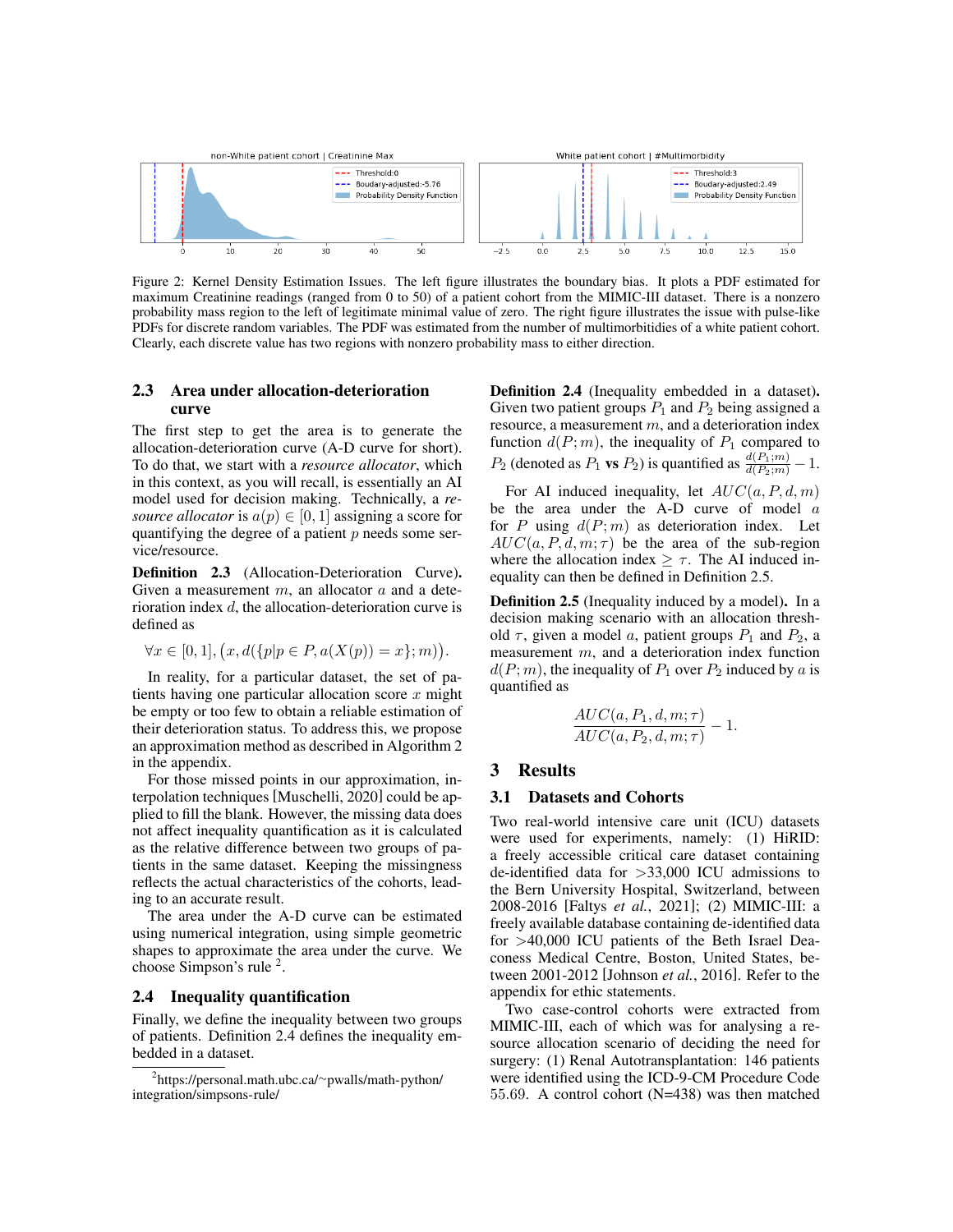up using 1:3 ratio based on ethnicity, gender and age (+/- 3 years). The total cohort size is 584; (2) Operations on Kidney: 584 patients were identified using the ICD-9-CM Procedure Code 55.xx, where 'x' means wildcard. A similar control matching method was used and identified 1,752 control patients. The total cohort size is 2,336.

#### 3.2 Inequality Quantification Evaluation

We conducted a few experiments to check whether and how our inequality model works. Specifically, we wanted to evaluate: (a) when there was no bias or inequality, would our model correctly detect it? (b) could our model accurately quantify the known percentages of inequalities? To mimic a near real-world situation, we used the HiRID dataset to generate synthetic data. The generation process was composed of (1) randomly select 10% data from HiRID and choose all male patients out of it; (2) randomly change the sex of 50% of the patients to female.

We evaluated the inequality associated with ICU admissions. Specifically, we used Definition [2.4](#page-3-2) to assess inequality of female vs male at a *resource allocation scenario* of ICU admission. Three measurements (prognosis markers) were chosen for quantifying deterioration indices: *Creatinine max value*, *Creatinine min value* and *ALT min value*. We selected readings with the first 24 hours of admission. *Creatinine* measures kidney functions and normal ranges chosen were: 65.4 to 119.3 micromoles/L for women and 52.2 to 91.9 micromoles/L for men. *ALT* measures liver functions and normal ranges chosen were:  $\leq$  30 U/L for men and  $\leq$  19 U/L for women [\[Kunde](#page-7-17) *et al.*[, 2005\]](#page-7-17). The deterioration index used a *probability on 20-step cut-offs*.

For answering the above question (a), i.e., detecting no inequality, we generated 10 synthetic datasets using the above-mentioned process and ran inequality assessments on these datasets. Note that the synthetic data were actual data of male patients. Therefore, with sufficient numbers of sampling, there should NOT be any significant amount of inequality between male and (synthetically created) female patients overall. Appendix Table [3](#page-8-2) shows the overall results of 10 runs on 10 such datasets. The p-value was generated for a T-test for the null hypothesis that the mean value was equal to 0, meaning NO inequality. We observed all p-values were not significant, meaning we could not reject the null hypothesis. This means in all three measurements, the mean values of 10 runs were equal to 0, indicating our model quantified no significant inequalities.

For the above question (b), i.e., whether our model could quantify inequality proportionally to actual inequality, we used the same process as the previous experiment of generating 10 datasets. Then, for female patients, we purposely improved their measurements

<span id="page-4-0"></span>Health Inequality embedded in HiRID dataset

| Measurement | mean $[95\% \text{ CI}]$     | $p$ -value |  |
|-------------|------------------------------|------------|--|
| Creatinine  | $-0.079$ [ $-0.207, 0.034$ ] | 0.0219     |  |
| max         |                              |            |  |
| Creatinine  | 0.337 [0.181, 0.472]         | 0.0000     |  |
| min         |                              |            |  |
| ALT         | 0.093 [0.018, 0.197]         | 0.0012     |  |
| max         |                              |            |  |

Table 1: Inequality analysis of Female vs Male on ten sub-cohorts randomly sampled from HiRID, each with 10% (N=3,390) of the total patients. The resource allocation scenario is ICU admission and three deterioration indices adopt *probability beyond 20-step cut-offs*, using measurements of *Creatinine max/min* and *ALT max*, respectively.

by changing readings towards the more healthier end, e.g., decrease the Creatinine max readings, increase Creatinine min readings. We selected different levels of improvements - 10 steps evenly spaced between 0.0 and 0.5. For each of them, we quantified the inequality of female vs male. Figure [4](#page-9-0) in the Appendix depicts the results of this experiment. In all cases, the model correctly identified the level of inequality changes - inequality trends going downwards consistently when the strength of improvement increases. Specifically, the Spearman rank-order correlation coefficients between the inequality quantities and the percentages of improvements are -0.989, -0.974 and -0.993 for Creatinine Max/Min and ALT Max respectively, showing near perfect negative correlations.

#### 3.3 Dataset embedded inequality analysis

The first analysis was conducted on a HiRID dataset for detecting and quantifying its embedded inequality, using the same inequality quantification setup as the previous subsection.

Table [1](#page-4-0) shows the results on 10 randomly selected cohorts from the total HiRID admissions. Each cohort had 3,390 patients. Among the three deterioration indices, females were shown slightly healthier on *Creatinine max*, but overall marginal with a *p*-value of 0.02. On the other two indices (both with a much higher statistical significance), females were clearly worse off in those two measurements. In particular, they were significantly more ill than male patients on *Creatinine min*, quantified as 0.337 (intepretable as 33.7% more deteriorated than males at admission). Overall, females admitted to ICU were more deteriorated compared to males within HiRID.

The second analysis was conducted on the MIMIC-III dataset to evaluate the health inequality of non-White patients vs White patients at a resource allocation scenario of Operations on Kidney - a cohort with 2,336 patients as described above. We were interested in finding the inequality among the 584 pa-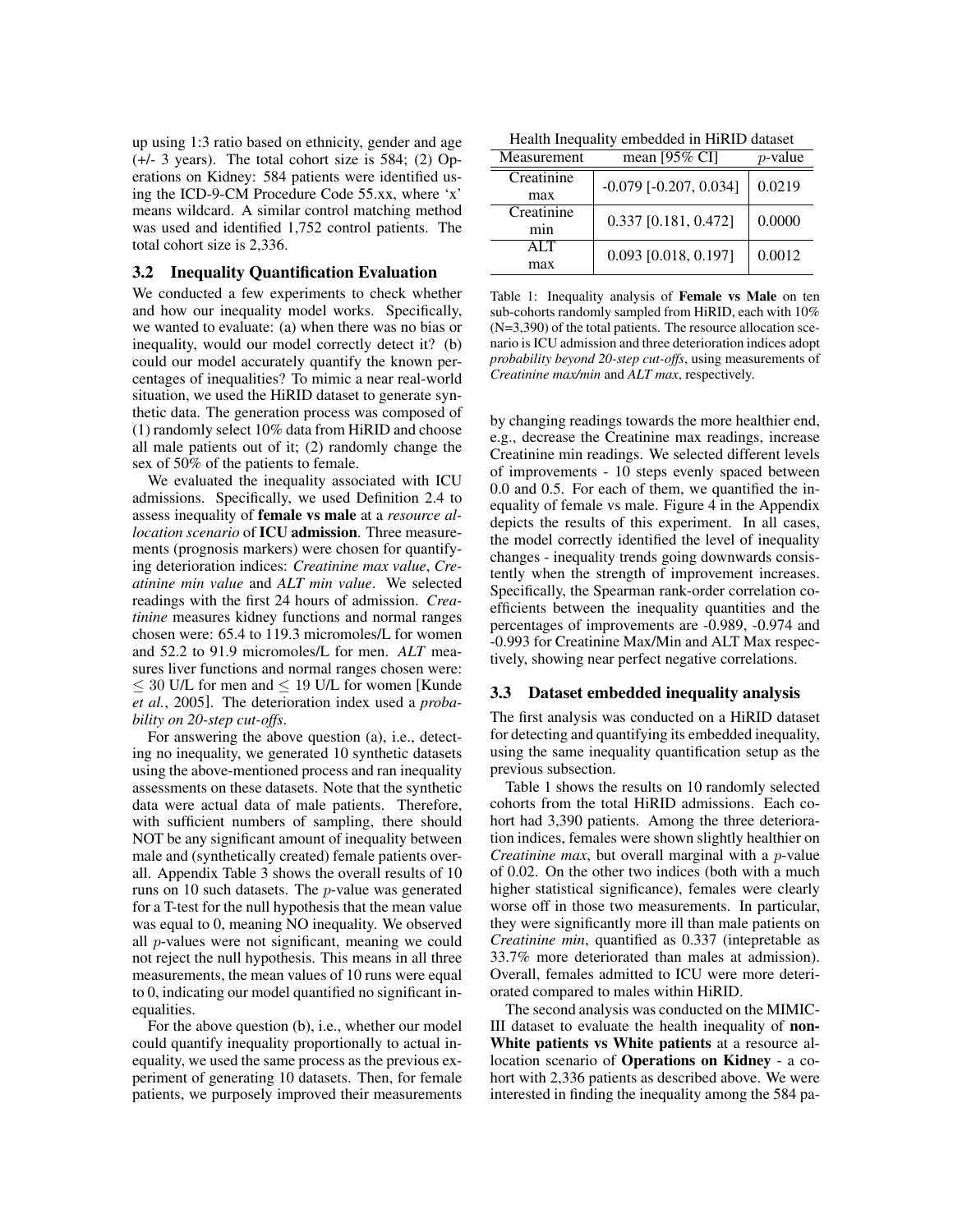<span id="page-5-0"></span>

|               |                   | Kidney operation |            |       |
|---------------|-------------------|------------------|------------|-------|
|               | Creatinine<br>Max |                  | Normalised |       |
| Measurement   |                   |                  | MМ         |       |
| DB Inequality |                   | 29.10%           | $7.62\%$   |       |
| Models        | LR                | RF               | ΙR         | RF    |
| DR Inequality | 37.6%             | $22.2\%$         | $10.52\%$  | 4.54% |

Table 2: Inequality of non-White vs White patients induced by AI models for predicting kidney operations. *DB inequality* row gives the DB embedded inequality quantities. *DR Inequality* is quantified by areas under A-D curves in the region where a model suggests surgery.

tients who underwent kidney operations. Here, we report the *Creatinine Max* based health inequality. Male and female have different normal ranges (MIMIC III uses mg/dL as the unit): 0.74 to 1.35 for men and 0.59 to 1.04 for women. Therefore, we compare male and female separately. Figure [5](#page-9-1) in the appendix depicts the PDF distributions of four sub-cohorts. This experiment also used a deterioration index based on the probability beyond 20-step cut-offs. For those who underwent kidney operations in MIMIC-III, female none-White had a 35.06% inequality over their White female peers, while none-White males were also worse off compared to White males, quantified as 19.94%. This indicates non-White patients were consistently and substantially more deteriorated in terms of their kidney functions in such a resource allocation scenario. In particular, among all the four subgroups, the inequality of non-White male vs White female was the most significant:  $46.57\%$ .

#### 3.4 Model induced inequality analysis

<span id="page-5-1"></span>

Figure 3: Allocation-Deterioration Curves (non-White vs White) of a model trained for predicting the need for kidney related surgeries. Non-White patients are significantly (37.6%) more severe within the decision region (shaded area, allocation index  $> 0.5$ ).

To assess the impact of AI models on health inequality if they were used for clinical decision making, two case studies were conducted in two resource llocation scenarios: one on Renal Autotransplanation and the other on more general Operations on Kidney. Tables describing these patient characteris-the area available in the appendix (Table [6](#page-10-0) and [7\)](#page-10-1).

Logistic Regression (LR) and Random Forest (RF) models were developed for predicting the need for surgeries in both cases with 10-fold cross validation and grid search for hyper-parameter tuning. The two algorithms were chosen because they were widely used in clinical studies. Details of feature selection and hyper-parameters are available in the appendix (Table [5\)](#page-10-2). For prediction performances (RO-CAUC), LR achieved 0.795 (IQR:0.784-0.805) and 0.867 (IQR:0.843-0.891) for *Operations on Kidney* and *Renal Autotransplantation*, respectively, while RF achieved 0.830 (0.816-0.844) and 0.878 (0.853- 0.904), respectively.

For quantifying the inequality, two deterioration indices were used including *Creatinine Max* and a new measurement of *Noramlised number of multimorbidities*, *Normalised MM* for short. The multimorbidities included those in a list of 17 chronic conditions as defined by [\[St Sauver](#page-7-18) *et al.*, 2021]). *Normalised MM* is defined as  $\#MM \times \frac{65}{age}$ , where  $\#MM$  is the number of multimorbidities a patient had.

Using inequalities quantified by Definition [2.5,](#page-3-3) Table [2](#page-5-0) summarises the inequality of non-White vs White induced by AI models for *Kidney Operation*. Table [4](#page-9-2) in the appendix shows full details of the two surgeries. Compared to inequality embedded in the database (of those who actually underwent surgeries), LR models exacerbated the inequality in 3 out of 4 assessments. RF tends to perform better in terms of mitigating the inequality in 3 out of 4 assessments, albeit very marginally in most cases. However, RF significantly exacerbated inequality more than 9 times on one occasion (see the last column of Appendix Table [4\)](#page-9-2). Overall, AI models induced inequalities in all cases and exacerbated inequalities severely in 3 out of 8 assessments. Figure [3](#page-5-1) illustrates one selected exemplar visualisation out of the eight total assessments (Appendix Figure [6](#page-11-0) shows all eight). All these curves demonstrate a clear pattern that non-White patients are more deteriorated at the decision regions in all situations.

## 4 Conclusion

This paper proposes an Allocation-Deterioration framework that, to the best of our knowledge, is the first utility that visualises and quantifies health inequality induced by AI models and embedded in health datasets. Such a utility enables the evaluation, debugging and mitigation of inequality caused by AI technologies. While we focused on motivations and real-world data in the health domain, this framework is clearly generalisable and has much wider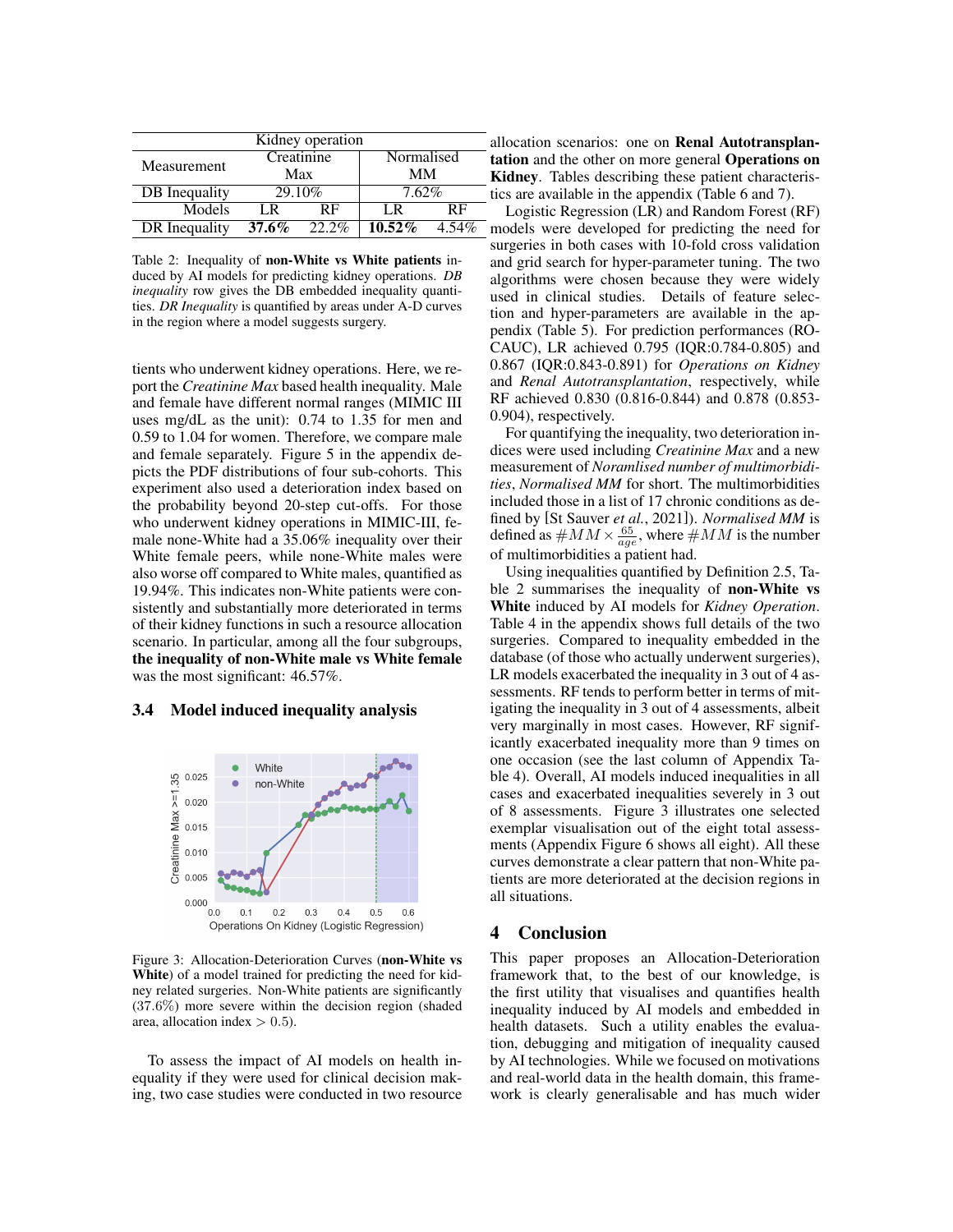applications. An extensive set of experiments were conducted on two large, real-world datasets to assess its performances and reveal the existing (hidden) inequalities in different decision-making scenarios.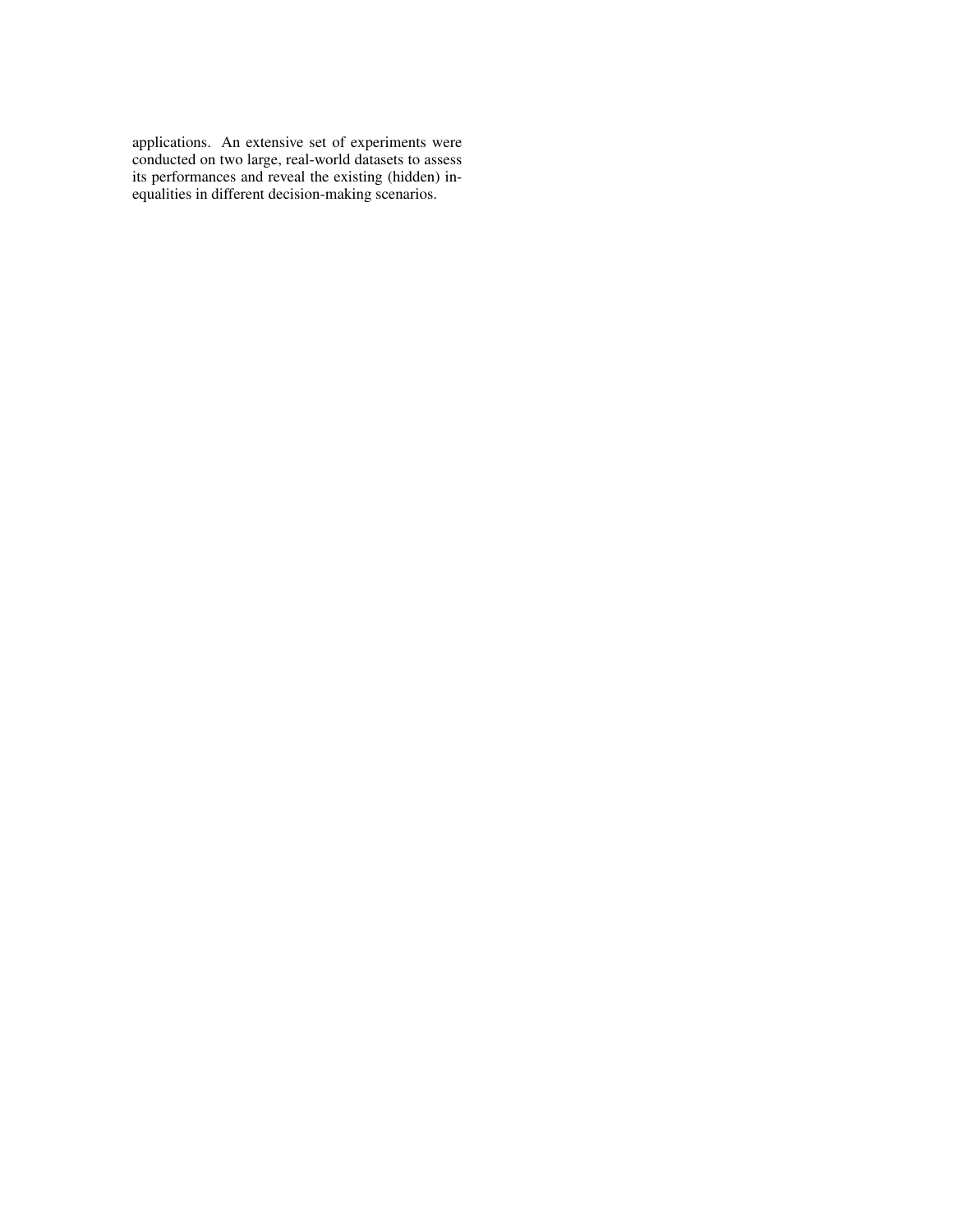### References

- <span id="page-7-4"></span>[Bailey et al., 2017] Zinzi D Bailey, Nancy Krieger, Madina Agenor, Jasmine Graves, Natalia Linos, ´ and Mary T Bassett. Structural racism and health inequities in the USA: evidence and interventions. *Lancet*, 389(10077):1453–1463, April 2017.
- <span id="page-7-14"></span>[Colbrook *et al.*, 2020] Matthew J Colbrook, Zdravko I Botev, Karsten Kuritz, and Shev MacNamara. Kernel density estimation with linked boundary conditions. *Studies in Applied Mathematics*, 145(3):357–396, 2020.
- <span id="page-7-10"></span>[de Groot *et al.*, 2003] Vincent de Groot, Heleen Beckerman, Gustaaf J Lankhorst, and Lex M Bouter. How to measure comorbidity. a critical review of available methods. *J. Clin. Epidemiol.*, 56(3):221–229, March 2003.
- <span id="page-7-9"></span>[Dinh *et al.*, 2019] An Dinh, Stacey Miertschin, Amber Young, and Somya D Mohanty. A data-driven approach to predicting diabetes and cardiovascular disease with machine learning. *BMC Med. Inform. Decis. Mak.*, 19(1):211, November 2019.
- <span id="page-7-16"></span>[Faltys et al., 2021] M Faltys, M Zimmermann, X Lyu, M Hüser, S Hyland, G Rätsch, and TM Merz. Hirid, a high time-resolution icu dataset (version 1.1.1), 2021.
- <span id="page-7-12"></span>[Geenens, 2014] Gery Geenens. Probit transformation for kernel density estimation on the unit interval. *Journal of the American Statistical Association*, 109(505):346–358, 2014.
- <span id="page-7-13"></span>[Johnson *et al.*, 2016] Alistair EW Johnson, Tom J Pollard, Lu Shen, H Lehman Li-Wei, Mengling Feng, Mohammad Ghassemi, Benjamin Moody, Peter Szolovits, Leo Anthony Celi, and Roger G Mark. Mimic-iii, a freely accessible critical care database. *Scientific data*, 3(1):1–9, 2016.
- <span id="page-7-17"></span>[Kunde *et al.*, 2005] Sachin S Kunde, Audrey J Lazenby, Ronald H Clements, and Gary A Abrams. Spectrum of nafld and diagnostic implications of the proposed new normal range for serum alt in obese women. *Hepatology*, 42(3):650–656, 2005.
- <span id="page-7-1"></span>[Leslie *et al.*, 2021] David Leslie, Anjali Mazumder, Aidan Peppin, Maria K Wolters, and Alexa Hagerty. Does "ai" stand for augmenting inequality in the era of covid-19 healthcare? *bmj*, 372, 2021.
- <span id="page-7-15"></span>[Muschelli, 2020] John Muschelli. Roc and auc with a binary predictor: a potentially misleading metric. *Journal of classification*, 37(3):696–708, 2020.
- <span id="page-7-2"></span>[Nelson, 2002] Alan Nelson. Unequal treatment: confronting racial and ethnic disparities in health care. *J. Natl. Med. Assoc.*, 94(8):666–668, August 2002.
- <span id="page-7-8"></span>[Obermeyer *et al.*, 2019] Ziad Obermeyer, Brian Powers, Christine Vogeli, and Sendhil Mullainathan. Dissecting racial bias in an algorithm used to manage the health of populations. *Science*, 366(6464):447–453, October 2019.
- <span id="page-7-6"></span>[Passi and Barocas, 2019] Samir Passi and Solon Barocas. Problem formulation and fairness. In *Proceedings of the Conference on Fairness, Accountability, and Transparency*, FAT\* '19, pages 39–48, New York, NY, USA, January 2019. Association for Computing Machinery.
- <span id="page-7-5"></span>[Rajkomar *et al.*, 2018] Alvin Rajkomar, Michaela Hardt, Michael D Howell, Greg Corrado, and Marshall H Chin. Ensuring fairness in machine learning to advance health equity. *Ann. Intern. Med.*, 169(12):866–872, December 2018.
- <span id="page-7-18"></span>[St Sauver *et al.*, 2021] Jennifer L St Sauver, Alanna M Chamberlain, William V Bobo, Cynthia M Boyd, Lila J Finney Rutten, Debra J Jacobson, Michaela E McGree, Brandon R Grossardt, and Walter A Rocca. Implementing the us department of health and human services definition of multimorbidity: a comparison between billing codes and medical record review in a population-based sample of persons 40–84 years old. *BMJ open*, 11(4):e042870, 2021.
- <span id="page-7-0"></span>[Topol, 2019] Eric J Topol. High-performance medicine: the convergence of human and artificial intelligence. *Nat. Med.*, 25(1):44–56, January 2019.
- <span id="page-7-3"></span>[van Ryn and Burke, 2000] Michelle van Ryn and Jane Burke. The effect of patient race and socioeconomic status on physicians' perceptions of patients. *Soc. Sci. Med.*, 50(6):813–828, March 2000.
- <span id="page-7-11"></span>[Vasan, 2006] Ramachandran S Vasan. Biomarkers of cardiovascular disease: molecular basis and practical considerations. *Circulation*, 113(19):2335–2362, May 2006.
- <span id="page-7-7"></span>[Vyas *et al.*, 2020] Darshali A Vyas, Leo G Eisenstein, and David S Jones. Hidden in plain sight reconsidering the use of race correction in clinical algorithms, 2020.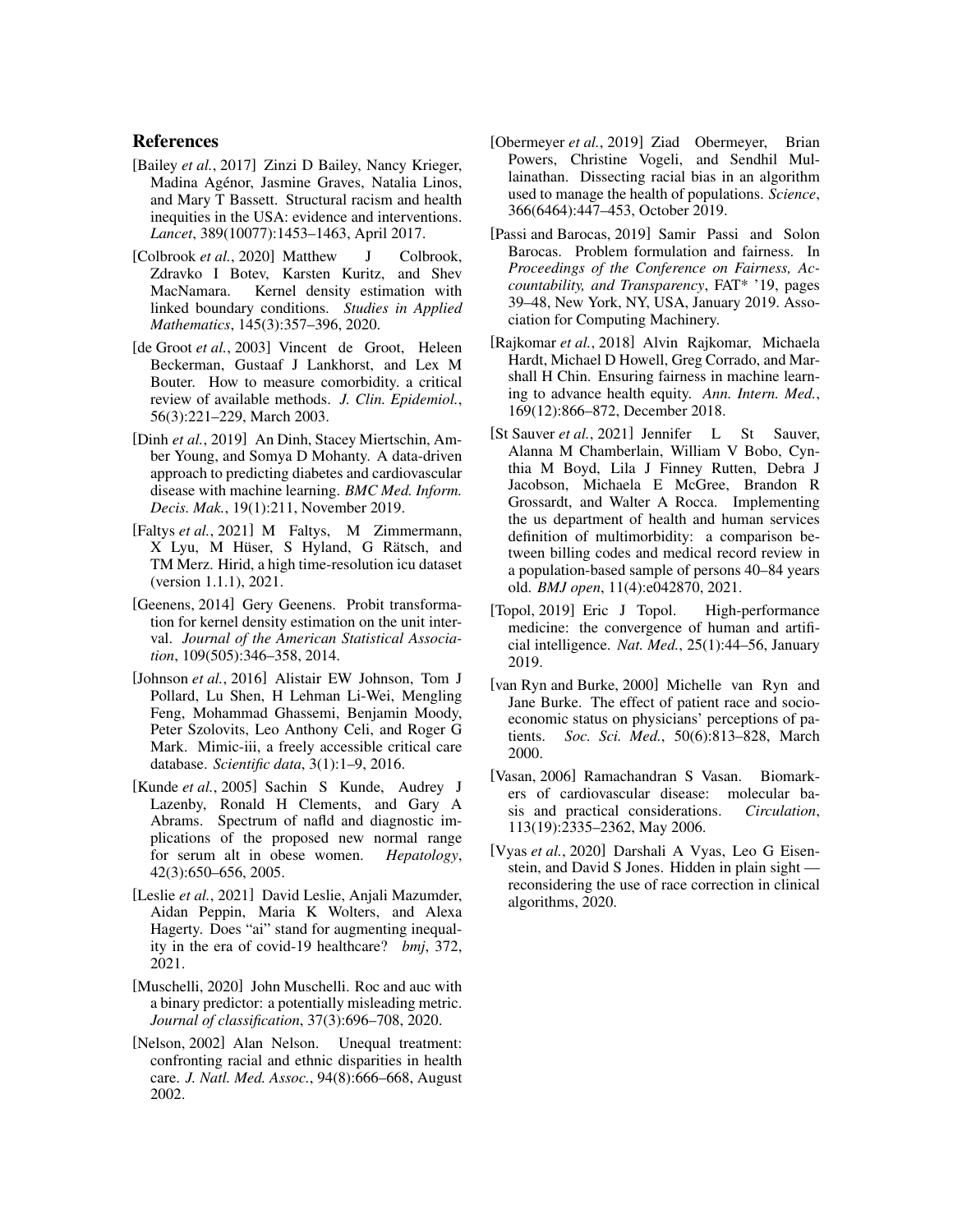# Appendix of "Quantifying Health Inequalities Induced by Data and AI Models"

## Ethics Statement

Permission was granted by the data controllers to use the MIMIC-III and HiRID datasets. No personal data was processed in this study.

<span id="page-8-0"></span>

| Algorithm 1: Left Boundary Adjustment                                      |
|----------------------------------------------------------------------------|
| <b>input</b> : $E$ : learned KDE;                                          |
| <i>lb</i> : the lower bound;                                               |
| <i>ub</i> : the upper bound;                                               |
| $t$ : value to adjust;                                                     |
| $t_p$ : $\arg \max({v v \in M : v < t})$ when M is                         |
| discrete and $t$ is not boundary, otherwise $t$ ;                          |
| $\varepsilon$ : a small constant like $1^{-10}$ ;                          |
| $V:$ an empty array.                                                       |
| <b>output:</b> $t$ : the adjusted value for $t$                            |
| 1 if $len(V) = 0$ then                                                     |
| /* get an evenly spaced numbers                                            |
| between $lb$ and $ub$ with a                                               |
| between to and all $\sum_{n=1}^{\infty}$ relatively big number $n$ , e.g., |
| $n = 20 \times (ub - lb)$ .                                                |
| $a \leftarrow gen(lb, ub, n);$<br>$\overline{2}$                           |
| $s \leftarrow (ub - lb)/n;$<br>3                                           |
| for $i \leftarrow 1$ to $len(a)$ do<br>$\overline{\mathbf{4}}$             |
| $x_p \leftarrow lb;$<br>5                                                  |
| if $i > 1$ then<br>6                                                       |
| $x_p \leftarrow a[i-1];$<br>7                                              |
| end<br>8                                                                   |
| $x \leftarrow a[i];$<br>9                                                  |
| $p \leftarrow exp(E(x));$<br>10                                            |
| while $p \geq \varepsilon$ and $x > x_p$ do<br>11                          |
| $x \leftarrow (x - s);$<br>12                                              |
| $p \leftarrow exp(E(x));$<br>13                                            |
| end<br>14                                                                  |
| if $exp(E(x)) < \varepsilon$ then<br>15                                    |
| V.add(x);<br>16                                                            |
| end<br>17                                                                  |
| end<br>18                                                                  |
| end<br>19                                                                  |
| 20 $\hat{t} \leftarrow \arg \max(\{v   v \in V \colon v < t\});$           |
| 21 if $\hat{t} \leq t_p$ then                                              |
| $\hat{t} \leftarrow t$ ;<br>22                                             |
| 23 end                                                                     |
| 24 return $\hat{t}$ ;                                                      |
|                                                                            |

<span id="page-8-1"></span>

| <b>Algorithm 2:</b> Approximate A-D Curve                                                      |
|------------------------------------------------------------------------------------------------|
| <b>input</b> : $P$ : the patient cohort;                                                       |
| $d$ : the deterioration index function;                                                        |
| $m$ : the measurement;                                                                         |
| a: the AI model as an allocator;                                                               |
| $l:$ a constant for smoothing;                                                                 |
| $n:$ a constant for specifying the number of points                                            |
| to be generated;                                                                               |
| $\nu$ : a threshold for the minimal numbers of                                                 |
| patients for deterioration estimation.                                                         |
| <b>output:</b> the curve                                                                       |
| $1\ C \leftarrow$ $  $ ;                                                                       |
| $x \times \leftarrow gen(0,1,n);$                                                              |
| 3 for $x$ in $X$ do                                                                            |
| $\hat{P} \leftarrow \{p   p \in P : (x - l) \leq a(p) < (x + l)\};$<br>$\overline{\mathbf{4}}$ |
| $\mathfrak{s}$ if $ \hat{P}  \geq \nu$ then                                                    |
| $  C.add((x, d(\hat{P}; m)));$<br>6                                                            |
| end<br>7                                                                                       |
| end<br>8                                                                                       |
| return $C$<br>9                                                                                |

<span id="page-8-2"></span>Health inequality assessments on synthetic datasets

| Measurement       | mean $[95\%$ CI]        | $p$ -value |
|-------------------|-------------------------|------------|
| Creatinine<br>max | $0.044$ [-0.083, 0.130] | 0.0664     |
| Creatinine<br>min | $0.024$ [-0.266, 0.302] | 0.7084     |
| ATT<br>max        | $0.033$ [-0.157, 0.182] | 0.4231     |

Table 3: Overall inequality of female vs male quantified on 10 synthetic datasets, where there should be no inequality overall.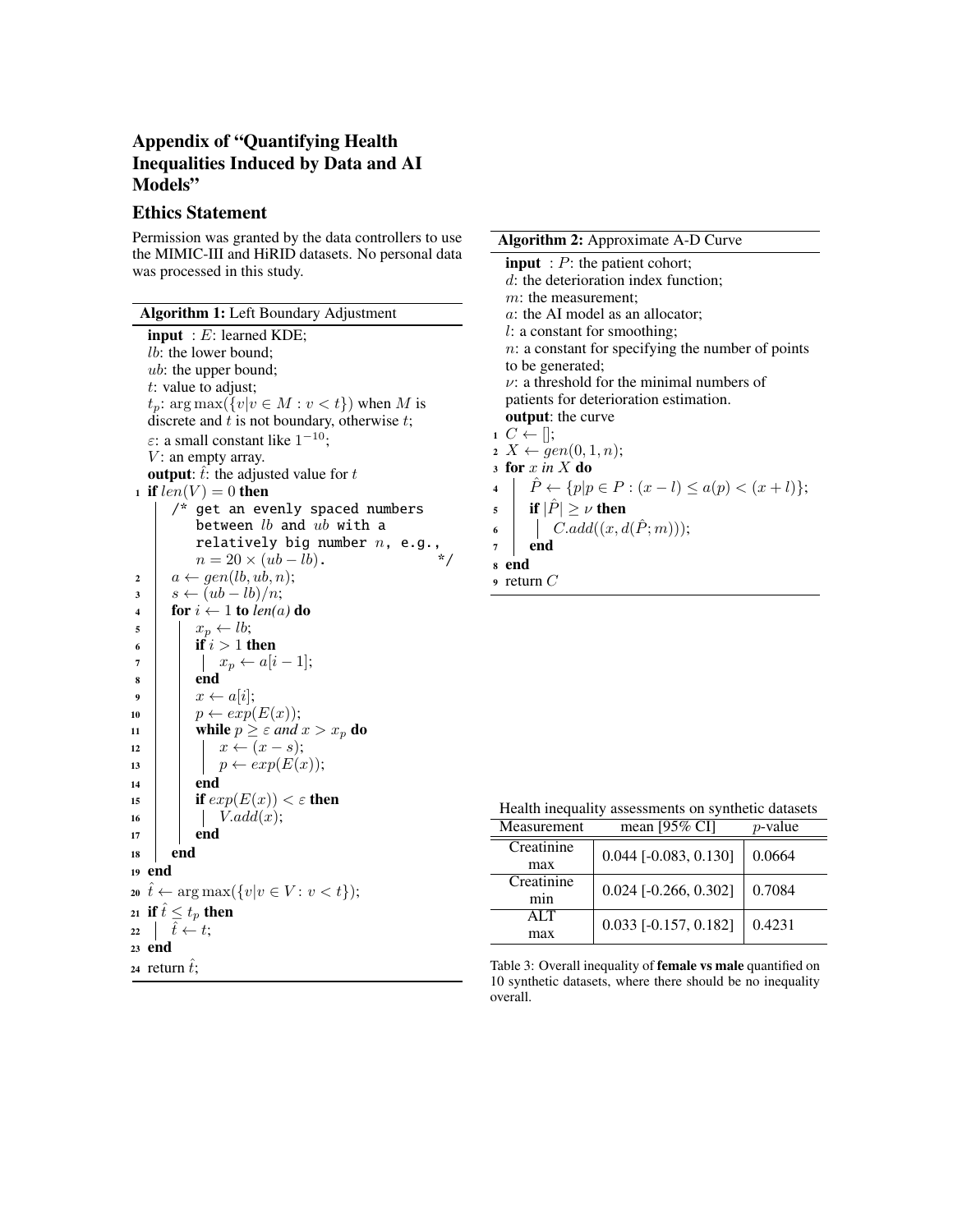<span id="page-9-0"></span>Figure 4: Inequality Quantification Evaluation on synthetic data: y-axis is the inequality quantity of female vs male. x-axis is the percentage of controlled improvements on readings of the female subcohort. Y-value of each point is the mean value of 10 runs on the same x-value, i.e., % of improvement. Shaded areas denote 25-75% quantile regions.



<span id="page-9-1"></span>

Figure 5: Probability density functions for quantifying inequalities of non-White vs White in the scenario of kidney operations in MIMIC-III dataset. Dashed lines denote thresholds (i.e., boundary values of abnormal readings) for computing deterioration index. Shaded area are regions where the probability integral happens for getting the deterioration index. The above two figures are females, which illustrate an inequality of 35.06%. The bottom two are males, where there is an inequality of 19.94%.

<span id="page-9-2"></span>

|                                  | Kidney operation |         |               | Renal Autotransplantation |                |          |               |          |
|----------------------------------|------------------|---------|---------------|---------------------------|----------------|----------|---------------|----------|
|                                  | Creatinine Max   |         | Normalised MM |                           | Creatinine Max |          | Normalised MM |          |
| DB inequality                    | 29.10\%          |         | $7.62\%$      |                           |                | 16.08%   | 2.58%         |          |
| Models                           | LR               | RF      | LR            | RF                        | LR             | RF       | I R           | RF       |
| Inequality at<br>Decision Region | 37.58%           | 22.15%  | $10.52\%$     | 4.54%                     | $9.13\%$       | $3.51\%$ | 2.45%         | 23.36%   |
| Inequality at<br>the whole area  | 16.17%           | 30.21\% | $-11.8\%$     | $9.65\%$                  | 14.73%         | 22.70%   | $-26.10\%$    | $0.20\%$ |

Table 4: Inequality of non-White vs White patients channelled and exacerbated by AI models in two decision-making scenarios of kidney related operations in the MIMIC-III dataset. *DB inequality* row gives the DB embedded inequality quantities of relevant measurements. *Inequality at Decision Region* is the area between A-D curves within the region where a model suggesting surgery, while *Inequality at the whole area* is the area between two curves overall.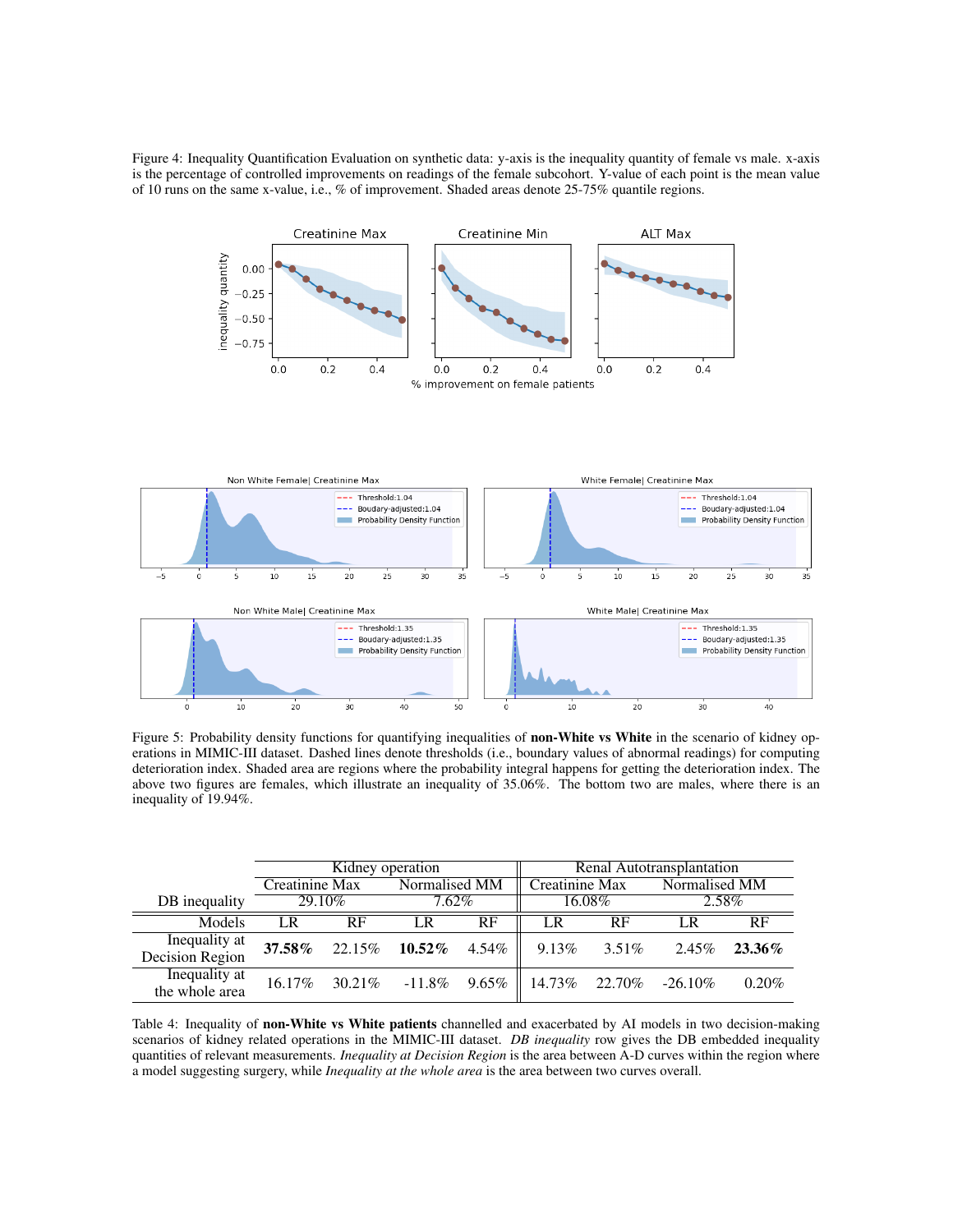<span id="page-10-2"></span>

| <b>Attributes</b>                       | <b>Details</b>                                                                                                                                                 |  |
|-----------------------------------------|----------------------------------------------------------------------------------------------------------------------------------------------------------------|--|
| Feature List                            | ['age', 'Chronic kidney disease', 'gender',<br>'Leukemia', 'cirrhosis', 'Infection']                                                                           |  |
| Random Forest<br>Hyper-parameters       | tuned_parameters = $\{$<br>'n_estimators': [50, 100, 200],<br>'max_depth': $[5, 10, 20, 50]$                                                                   |  |
| Logistic Regression<br>Hyper-parameters | tuned_parameters = $\{$<br>'penalty': ['11', '12'],<br>$'C'$ : [#.001, .01,<br>$.1, 1, 10, 100, 1000$ ],<br>'max_iter': [100, 150],<br>'solver': ['liblinear'] |  |
| Random state                            |                                                                                                                                                                |  |

Table 5: AI Model's hyperparameters and other reproducible setups

<span id="page-10-0"></span>

| <b>Renal Autotransplantation</b> |                                  |                     |  |  |
|----------------------------------|----------------------------------|---------------------|--|--|
|                                  | Case                             | Control             |  |  |
| N                                | 146                              | 438                 |  |  |
| $\overline{Gender(male)}$        | $83(56.8\%)$                     | 286(65.3%)          |  |  |
| Age                              | $\overline{53.31}$ [47.00-60.75] | 53.47 [47.00-61.00] |  |  |
| <b>Clinical attributes</b>       |                                  |                     |  |  |
| Length of Stay(days)             | 10.88 [6.00-14.00]               | $8.07$ [3.00-11.00] |  |  |
| Death                            | $\overline{5(3.4\%)}$            | $29(6.6\%)$         |  |  |
| <b>CKD</b>                       | 145(99.3%)                       | $157(35.8\%)$       |  |  |
| Cirrhosis                        | $25(17.1\%)$                     | $35(8.0\%)$         |  |  |
| Infection                        | 37(25.3%)                        | 90(20.5%)           |  |  |
| Number of multimorbidities       | 4.27 [3.00-5.00]                 | 2.83 [1.00-4.00]    |  |  |

<span id="page-10-1"></span>Table 6: Characteristics of the study cohorts for the Renal Autotransplantation prediction task. The case cohort is identified from the MIMIC III database using ICD-9 code 55.61 and the control cohort is matched using similar age (+/- 3) with 1:3 ratio.

| <b>Operations on Kidney</b> |                        |                         |  |  |
|-----------------------------|------------------------|-------------------------|--|--|
|                             | Case                   | Control                 |  |  |
| N                           | 584                    | 1752                    |  |  |
| $\overline{Gender(male)}$   | 293 (50.2%)            | $1,018(58.1\%)$         |  |  |
| Age                         | 58.78 [49.00-69.00]    | 58.91 [49.00-70.00]     |  |  |
| Clinical attributes         |                        |                         |  |  |
| Length of Stay(days)        | 10.43 [5.00-14.00]     | 8.24 [3.00-11.00]       |  |  |
| Death                       | 34 (5.8%)              | $165(9.4\%)$            |  |  |
| <b>CKD</b>                  | $537(92.0\%)$          | 665 $(38.0\%)$          |  |  |
| Cirrhosis                   | $35(6.0\%)$            | $\overline{117(6.7\%)}$ |  |  |
| Infection                   | 219(37.5%)             | $366(20.9\%)$           |  |  |
| Number of multimorbidities  | $3.74$ $[2.00 - 5.00]$ | $3.18$ [1.00-5.00]      |  |  |

Table 7: Baseline Characteristics of the study cohorts for the Operations on Kidney prediction task. The case cohort is identified from the MIMIC III database using ICD-9 codes of 55.xx and the control cohort is matched using similar age (+/- 3) with 1:3 ratio.